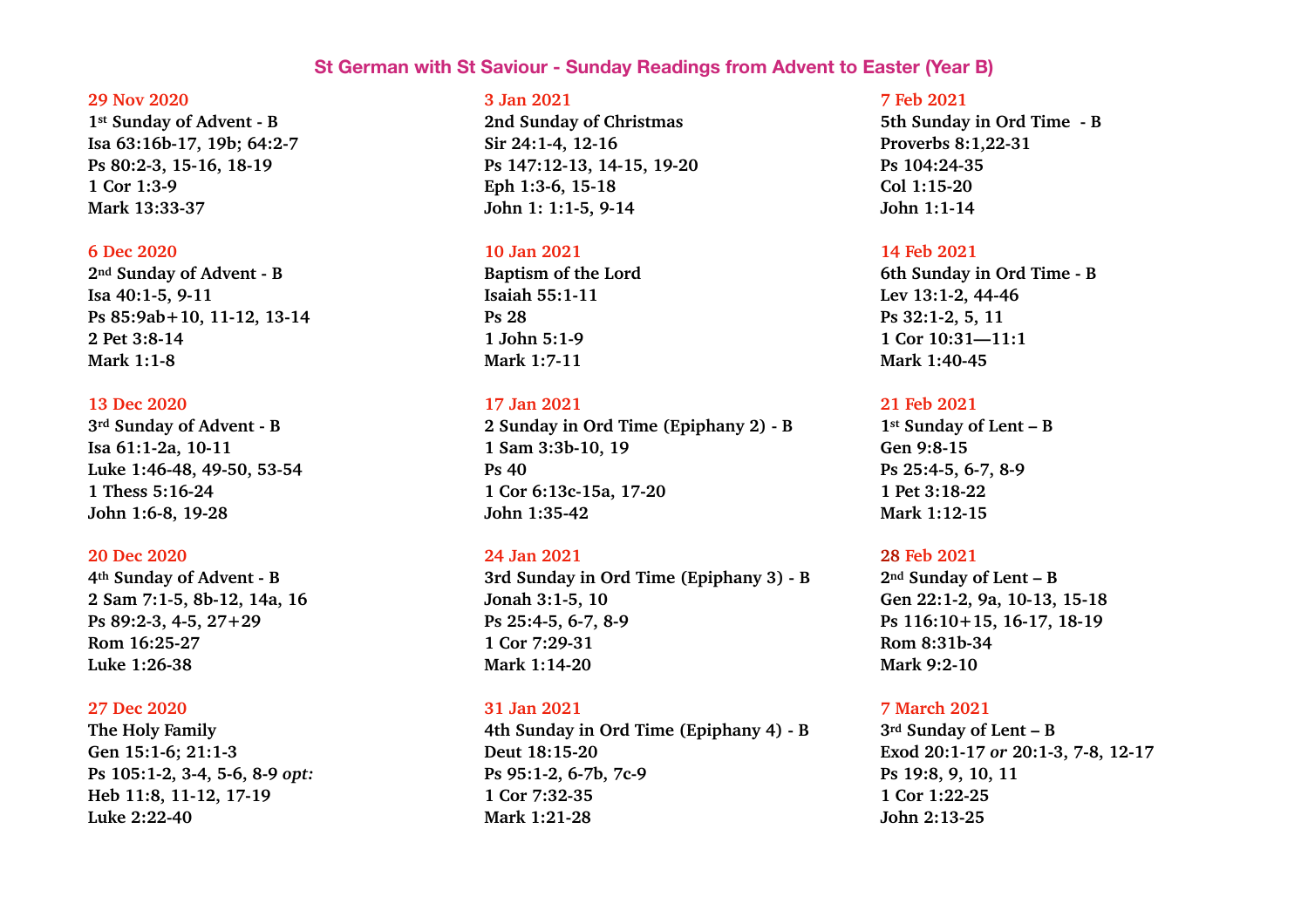# **St German with St Saviour - Sunday Readings from Advent to Easter (Year B)**

#### **14 March 2021**

**4th Sunday of Lent – B (Laetare Sunday) 2 Chr 36:14-16, 19-23 Ps 137:1-2, 3, 4-5, 6 Eph 2:4-10 John 3:14-21** 

#### **21 March 2021**

**5th Sunday of Lent – B (Passion Sunday) Jer 31:31-34 Ps 51:3-4, 12-13, 14-15 Heb 5:7-9 John 12:20-33** 

#### **28 March 2021**

**6th Sunday of Lent – B (Palm Sunday) Palm Sunday Isa 50:4-7 Ps 22:8-9, 17-18, 19-20, 23-24 Phil 2:6-11 Mark 14:1 – 15:47** *or* **15:1-39** 

## **4 April 2021 - Easter Sunday**

**The Resurrection of the Lord; Acts 10:34a, 37-43 Ps 118:1-2, 16-17, 22-23 Col 3:1-4 John 20:1-9** 

## **11 April 2021 - Easter 2**

**2nd Sunday of Easter – B Acts 4:32-35 Ps 118:2-4, 13-15, 22-24 1 John 5:1-6 John 20:19-31** 

# **18 April 2021 - Easter 3**

**3rd Sunday of Easter – B Acts 3:13-15, 17-19 Ps 4:2, 4, 7-8, 9 1 John 2:1-5a Luke 24:35-48** 

### **25 April 2021 - Easter 4**

**4th Sunday of Easter – B Acts 4:8-12 Ps 118:1+8-9, 21-23, 26+21+29 1 John 3:1-2 John 10:11-18** 

## **2 May 2021 - Easter 5**

**5th Sunday of Easter – B Acts 9:26-31 Ps 22:26-27, 28+30, 31-32 1 John 3:18-24 John 15:1-8** 

## **9 May 2021 - Easter 6 (Rogation)**

**6th Sunday of Easter – B Acts 10:25-26, 34-35, 44-48 Ps 98:1, 2-3a, 3b-4 1 John 4:7-10 John 15:9-17** 

## **16 May 2021 - Easter 7**

**Ascension Sunday – B Acts 1:1-11 Ps 47:2-3, 6-7, 8-9 Eph 4:1-13 Mark 16:15-20** 

#### **23 May 2021 - Pentecost**

**Acts 2:1-11 Ps 104:1+24, 29-30, 31+34 Gal 5:16-25 John 15:26-27; 16:12-15**